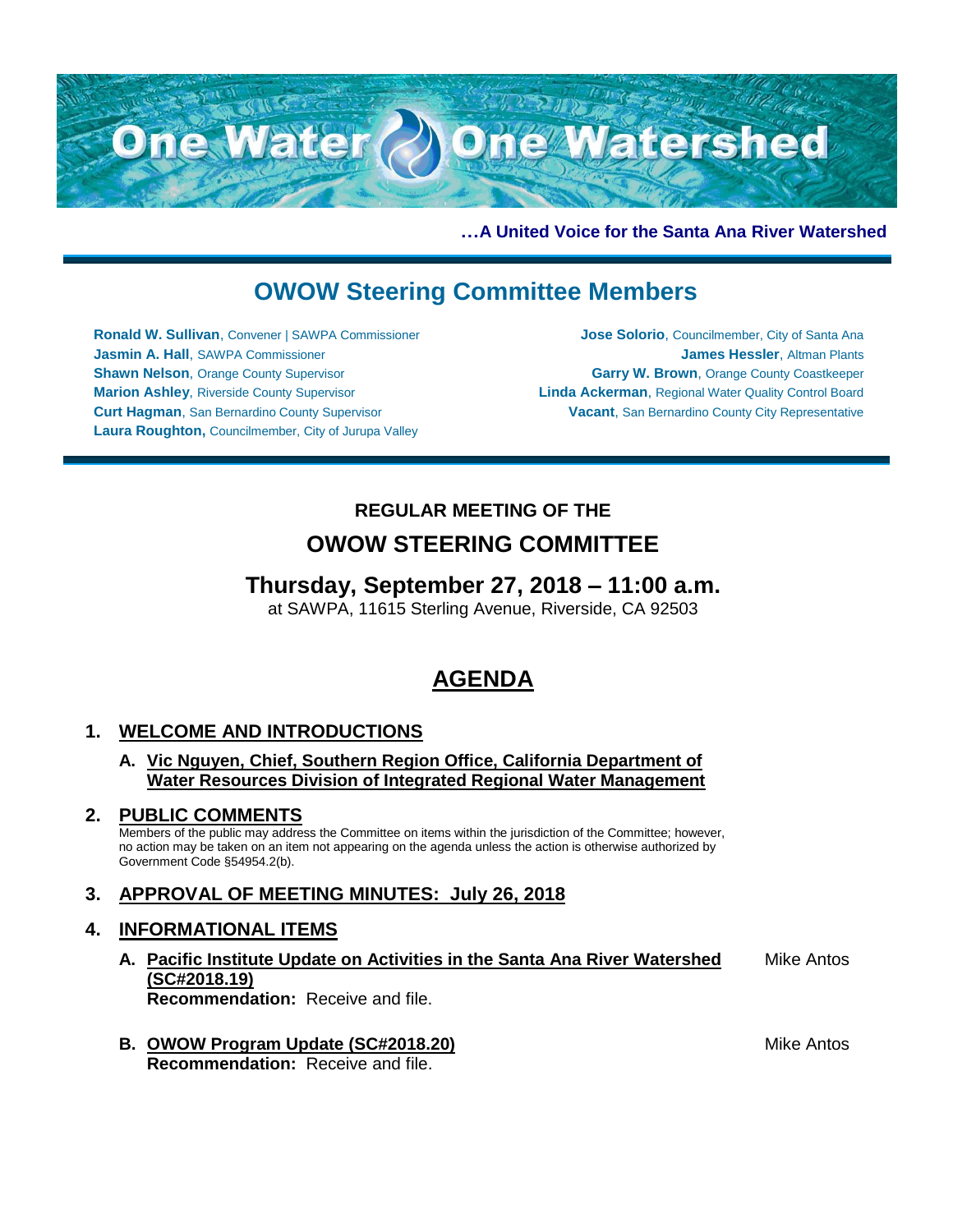One Water Done Watershed

**…A United Voice for the Santa Ana River Watershed**

#### **5. BUSINESS ITEMS**

#### **A. The OC Plan and the July 13, 2018 letter from the North/Central OC Watershed Management Area Agencies (SC#2018.18)**

Mike Antos

**Recommendation:** Consider the following actions in response to the letter from North/Central OC Watershed Management Area:

1. Receive a presentation by representatives of the North/Central Orange County Watershed Management Area about The OC Plan (2018), an integrated regional water management plan;

2. Consider adoption of an amended *Prop 1 IRWM Implementation Grant Project Eligibility – OWOW Program Policy*; and,

3. Consider inclusion of The OC Plan to the appendix of the OWOW Plan Update 2018 alongside the other plans similarly adopted for inclusion.

#### **6. ADJOURNMENT**

#### **PLEASE NOTE:**

Americans with Disabilities Act: Meeting rooms are wheelchair accessible. If you require any special disability related accommodations to participate in this meeting, please contact (951) 354-4220 or kberry@sawpa.org. Notification at least 48 hours prior to the meeting will enable staff to make reasonable arrangements to ensure accessibility for this meeting. Requests should specify the nature of the disability and the type of accommodation requested.

Materials related to an item on this agenda submitted to the Commission after distribution of the agenda packet are available for public inspection during normal business hours at the SAWPA office, 11615 Sterling Avenue, Riverside, and available at www.sawpa.org, subject to staff's ability to post documents prior to the meeting.

#### **Declaration of Posting**

I, Kelly Berry, Clerk of the Board of the Santa Ana Watershed Project Authority declare that on Wednesday, September 19, 2018, a copy of this agenda has been uploaded to the SAWPA website a[t www.sawpa.org](http://www.sawpa.org/) and posted at the SAWPA office, 11615 Sterling Avenue, Riverside, California.

/s/

\_\_\_\_\_\_\_\_\_\_\_\_\_\_\_\_\_\_\_\_\_\_\_\_\_\_\_\_\_\_\_\_\_\_\_\_\_\_\_ Kelly Berry, CMC